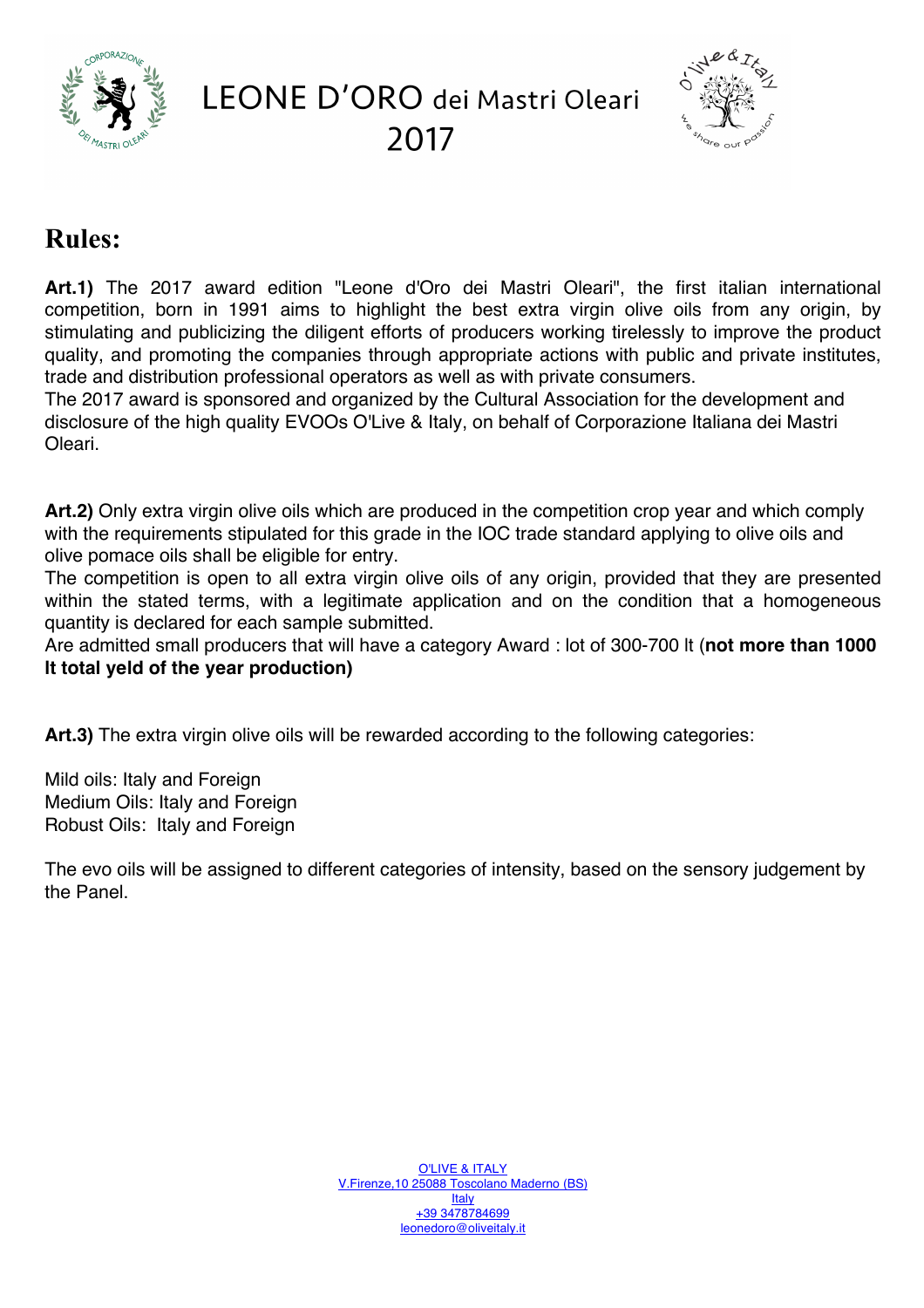**Art.4)** Any participant who wishes to apply, should send the application form together with the oil samples and the requested documents by courier, mail or in person, within 5th May 2017 to the following address:

### **Concorso "Leone d'Oro" c/o O'Live & Italy Via Firenze 10, 25088 Toscolano Maderno (Bs) Italy**

Tastings will be done in intervals so as to avoid the sensory fatigue of tasters and to ensure that each sample receives the same sensitivity and attention by the Panel. The final selection will take place on the 9/10th of May.

For each product the applicant should send:

4a) The application form duly filled in, preferably typed but, nonetheless in clear, block letters.

4b) 5 bottles, 250 mL each, with original labels or, 4 bottles with higher capacity, for each oil submitted. Small bottles are preferred in order to have the best quality each time they're needed throughout the year for promotional producer's activities.

N.B. Shipping documents must show: "Samples with no commercial value sent only for panel test analysis". Otherwise you will have to pay the duty on the samples.

4c) The chemical analysis certificate issued by a laboratory for the oils submitted, showing at least: free acidity expressed as percentage of weight in grams of oleic acid and number of peroxides.

Art. 5) The participation requires a contribution of this amounts:

1st Sample 150 euro next Samples 50 euro each

The payment should be immediate after the application submission and be made only by bank transfer, "free of all charges". It must indicate the name of the participant clearly and be made out to:

## **BANCA FIDEURAM** account:**O'LIVE&ITALY** iban**: IT62 K032 9601 6010 0006 6541 985** bic/swift **: FIBKITMM**

or via Paypal at: **info@oliveitaly.it** paypal.me/LeonedOro

**Art. 6)** The application to participate, the analysis certificates and a copy of the payment done should all be forwarded in one sealed envelope.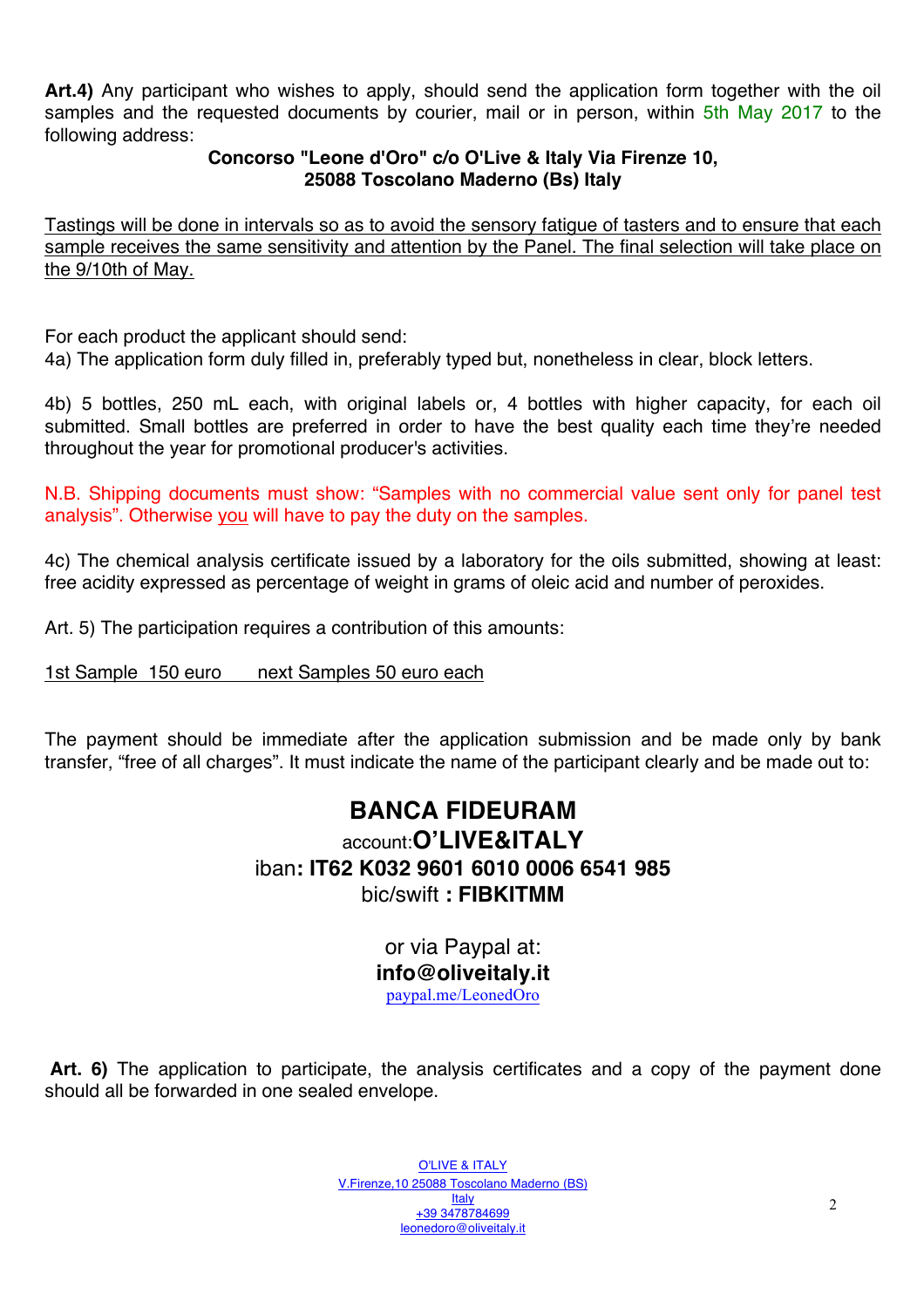**Art. 7)** The organizers will not be held responsible for any possible arrivals of the samples later than the fixed date, for the total or partial loss of the samples during transport, for possible chemicalphysical or organoleptic alterations of the samples due to temperature changes, breakage or other damages incurred in transit. The delivery charges, including possible customs or health and safety duties, until the final destination are all to be paid for by the participants: "free domicile included duty and VAT".

The samples of oil submitted will be kept anonymous by means of secret codes that shall be guarded by the Secretary of the Award.

**Art. 8)** From their reception to their presentation to the Jury, the samples are under the organisers' care, who shall look after them adequately and scrupulously to ensure they remain unaltered and mainatin their integrity.

A delegate shall vouch for the formal aspects and operating methods, shall supervise the Jury's works and will draw up the report with the ranking list.

**Art. 9)** The evaluation method is based on the sensory profile definition of the oils in accordance with document COI/T20/Doc. 22 and ISO 13299.03, converted into Global Evaluation Index , taking the Mario Solinas Award sensory profile as a model

The Jury is formed by:

- a panel formed by min 8 max 10 sensorial analysis judges and Panel leaders registered in the italian national list of technicians and experts of olive oil. Data processing and statistical monitoring of the work of the Panel is edited by the Award's scientific Commitee.

**Art.10)** The evaluation sessions are arranged in compliance with the current ISO and International Olive Oil Council rules which state the:

- randomization of the samples;
- tools and time of analysis;
- temperature and presentation of the samples.

The score for each sample results from the sum of the weighed linear combination of the medians of each profile describer.

Only the oils which obtain a score higher than 80/100 will be included in the ranking list.

**Art.10B)**The "Leone d'Oro dei Mastri Oleari" prize shall be awarded to the producers whose oil sample is classified as first in one of the categories mentioned in art.3.

A "Grand Mention" Diploma shall be given only to the producers whose oil samples have obtained a Global Evaluation Index higher than the 80th percentile of the distribution of all the sample grading indices for each category.

The Leone d'Oro - Best Packaging prize(one) shall be awarded to the sample voted by a jury of photographers, designers and artists

The Leone d'Oro "La Compagnia dell'Olio/Social " will be voted by a people's jury of 20 selected journalists, bloggers, instagrammers , influencers , after a consumer test of the first 9 classified evoo,